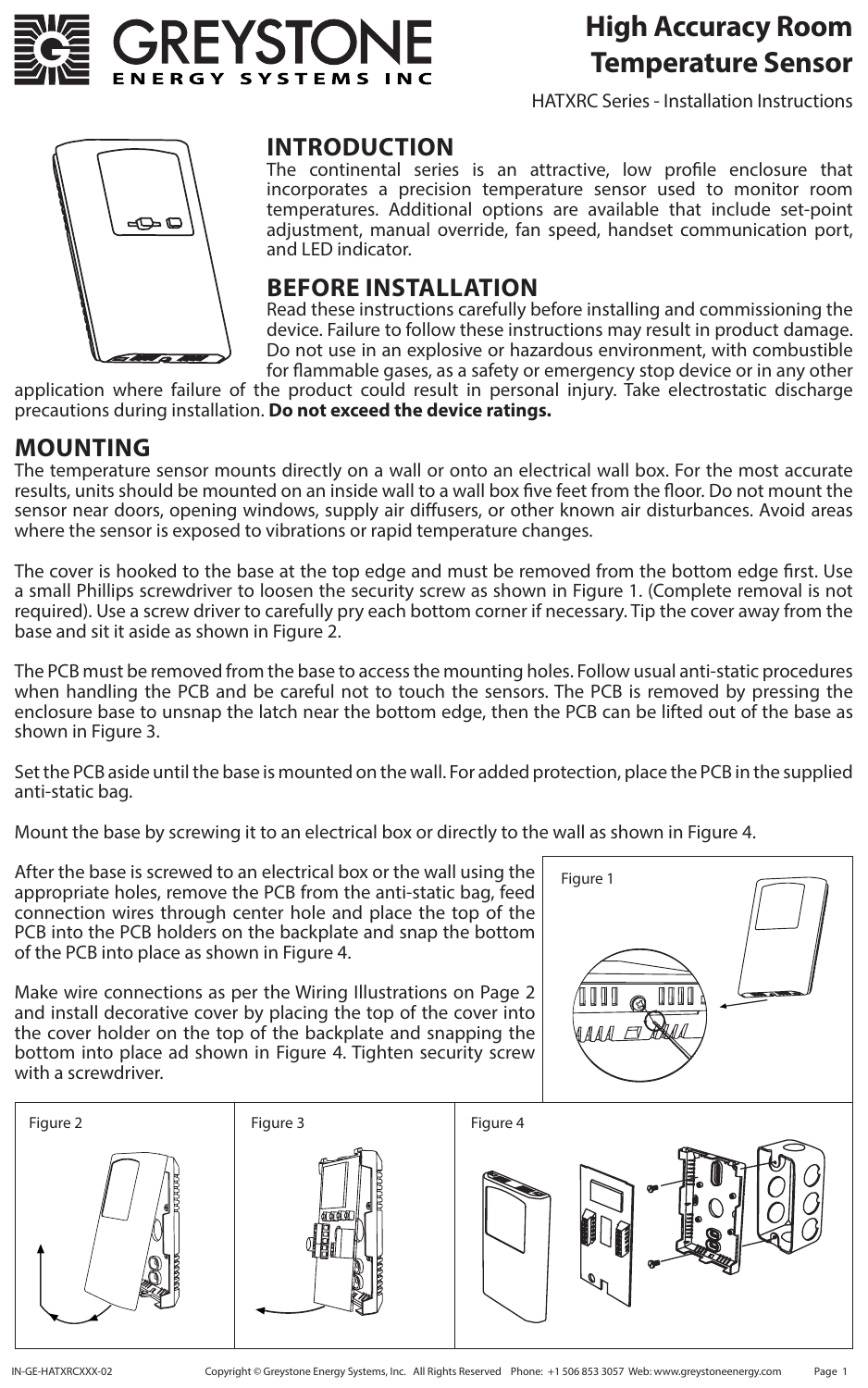### **WIRING**

- Deactivate the 24 Vac/dc power supply until all connections are made to the device to prevent equipment damage.
- Use 14-22 AWG shielded wiring for all connections and do not locate the device wires in the same conduit with wiring used to supply inductive loads such as motors. Make all connections in accordance with national and local codes.
- Pull at least six inches of control wire into the enclosure, then complete the wiring connection according to the wire diagram for the applicable power supply and output signal type as shown in Figure 5.
- Connect the DC positive or the AC voltage hot side to the PWR terminal. For voltage output or AC power, the supply Common is connected to the COM terminal. The device is reverse voltage protected and will not operate if connected backwards. It has a half-wave power supply so the supply Common is the same as the signal Common. See Figure 5.
- The analog output is available on the OUT terminal. Check the controller Analog Input to determine the proper connection before applying power as shown in Figure 5.
- Once all connections are made and checked, power can be applied.

The override switch output is a dry-contact and is available on the SWITCH + and SWITCH - terminals. It is typically connected to a low-voltage digital input on the controller to indicate room occupancy or override when the button is activated.

The resistive fan speed output signal is available on the FAN + and FAN - terminals and has five positions